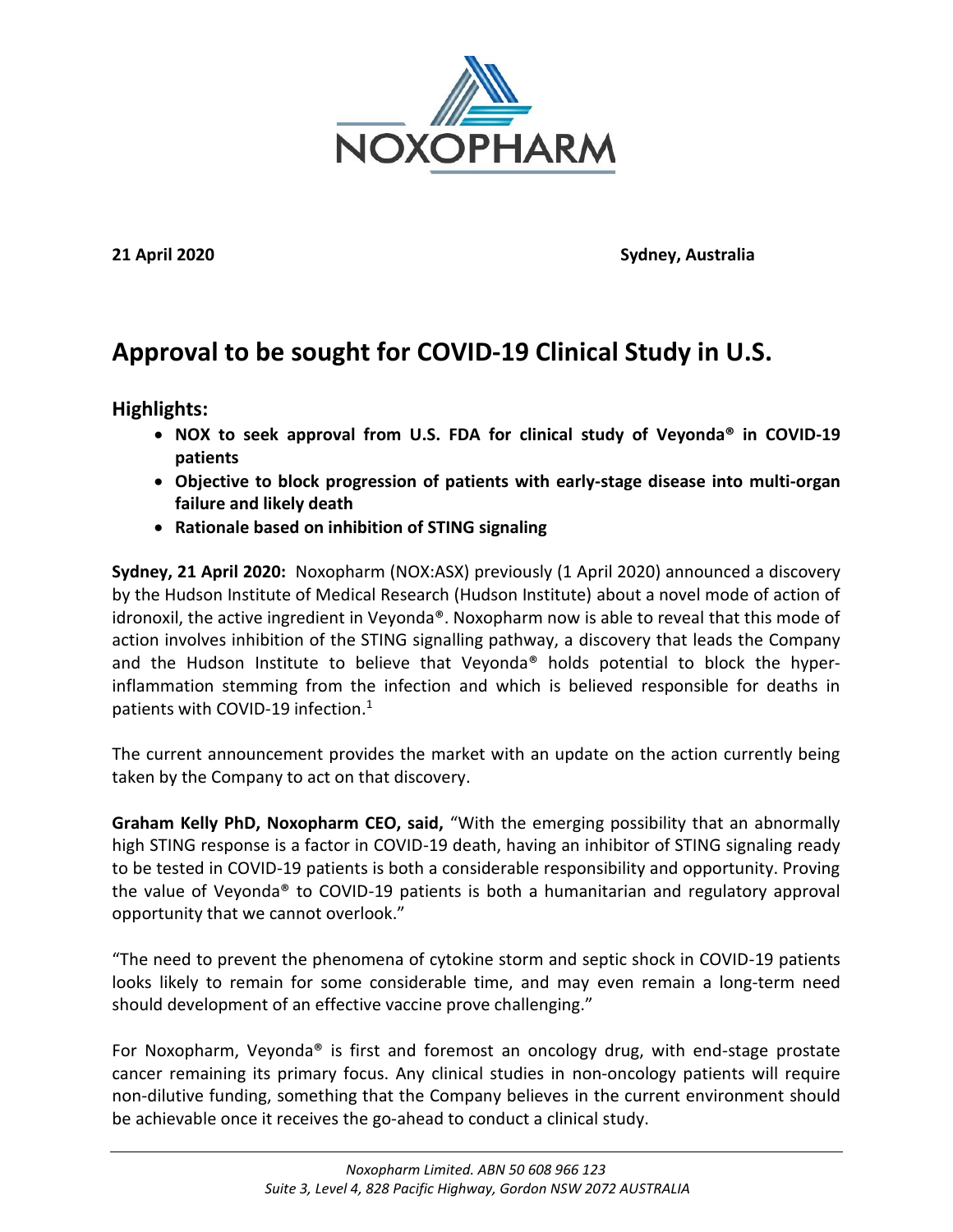

# **Regulatory strategy**

Noxopharm currently is moving to obtain guidance from the FDA on the appropriate regulatory approval pathway to pursue in the U.S. in relation to COVID-19 patients. The Company also is pursuing the option of testing Veyonda® in patients suffering septic shock from a range of infective agents other than the SARS-CoV-2 virus.

Noxopharm has been developing an oral dosage formulation of idronoxil for some time and the Company originally considered using an oral dosage form in non-oncology patients. However, under advice, the Company will proceed instead with Veyonda®, given that product's current Investigational New Drug (IND) status in the U.S., on top of the considerable clinical experience and data amassed with this dosage form. The provisional patent lodged in relation to use in septic shock patients covers broad drug dosage forms including oral and suppository.

# **Rationale**

The rationale is to use Veyonda® to block a process known as STING signaling, which in some COVID-19 patients is thought to contribute to lethal self-destruction of major organs.

STING (Stimulator of Interferon Genes) is part of a primitive defence mechanism that detects the presence of invading pathogenic organisms such as viruses or bacteria. In addition, STING plays important roles in the clearance of damaged cells and tissues. Both responses involve the production of proteins known as cytokines whose task it is to coordinate the subsequent immune and tissue repair (inflammatory) responses.

STING engagement in the early stages of infections can contribute positively to the body's immune response to some pathogens. However, STING engagement becomes a negative and self-destructive force if the infection persists and progresses to the point of causing extensive tissue damage.<sup>2</sup> Under those conditions, the STING pathway contributes to the so-called 'cytokine storm', along with the production of blood clotting factors, all promoting further organ damage and forming the basis of the condition known as septic shock.<sup>2</sup>

In COVID-19 patients, a trigger for this 'cytokine storm' or septic shock is mounting tissue damage associated with poor oxygen levels (hypoxia) stemming from poor lung function,<sup>3</sup> with this tissue damage believed responsible for triggering a toxic STING response.<sup>4</sup> High levels of cytokines and clotting factors are proving to be a predictor of mortality in COVID-19 patients.<sup>3</sup>

**The Hudson Institute, in studies led by Dr Michael Gantier, discovered that idronoxil, the active ingredient in Veyonda®, blocks the STING signalling pathway associated with cellular damage of the kind caused by hypoxia.**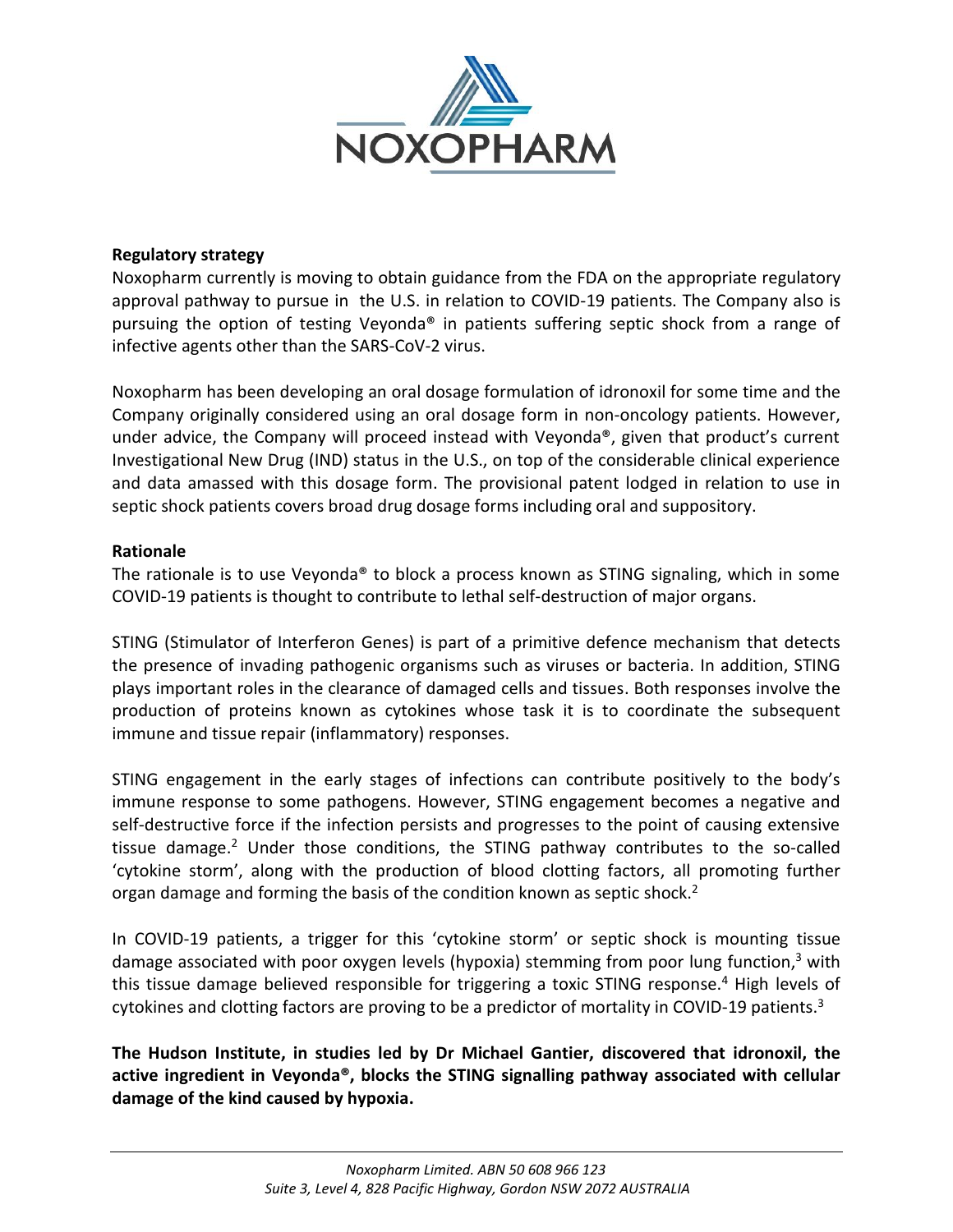

**Dr Michael Gantier, head of the Nucleic Acids and Innate Immunity laboratory, said, "**We have shown that idronoxil is a very potent inhibitor of STING signaling in cell-based assays using STING agonists, and also in the context of cellular damage caused by a chemotherapy agent. The inhibitory activities measured were measured in the sub-micromolar range, on par with other inhibitors recently reported.<sup>5</sup>

# **Competitive landscape**

To address the 'cytokine storm' phenomenon, clinical trials are in progress in COVID-19 patients with drugs that block the function of individual cytokines such as IL-6 and TNF-alpha. Those studies will show whether blocking individual cytokines out of the large number involved in a 'cytokine storm' will have any meaningful effect.

Noxopharm believes that a more rational approach is an upstream approach to block the 'cytokine storm' process at its roots by inhibiting the STING pathway, offering the potential of blocking the production of a broad range of cytokines and holding the promise of halting the rapid deterioration of COVID-19 patients once they develop poor lung function.

**The infancy in understanding the critical role of STING in inflammation and septic shock has meant that clinical studies of STING inhibitors have yet to get underway. Noxopharm is in the position of having a clinic-ready drug candidate to test the potential value of blocking STING signaling in COVID-19 patients.**

**Veyonda® also has the advantage of having addressed the issue of safety by proving to be well-tolerated in patients with advanced cancers and poor quality of life.**

# **About COVID-19 deaths**

The danger with COVID-19 infection lies in its progression from a mild disease into an overwhelming and fulminant condition characterised by respiratory failure, multi-organ failure (heart and kidney failure), clotting problems and septic shock. Treatment at that end-stage is limited to supportive treatment including antibiotics and the use of ventilators. To date there is no approved treatment for COVID-19 related disease and the death rate continues to be very high in these patients.

Cytokines are proteins secreted by immune cells and which trigger inflammation and tissue repair. These include interleukins (IL-6, IL-8, IL-1ß, tumour necrosis factor (TNF) and interferon beta (IFNß). Cytokine levels in blood rise in response to COVID-19 infection but undergo extreme rise in a small proportion of patients in what is known as 'cytokine storm', with this extreme rise being highly predictive of death.<sup>3</sup>

## **About Idronoxil and cancer**

Idronoxil is a small molecule with multiple anti-cancer mechanisms. Inhibition of the sphingosine-1 phosphate (S1P) and STING signalling pathways are thought to be the two principal factors, both playing key roles in regulating the immunological and inflammatory responses in tumours.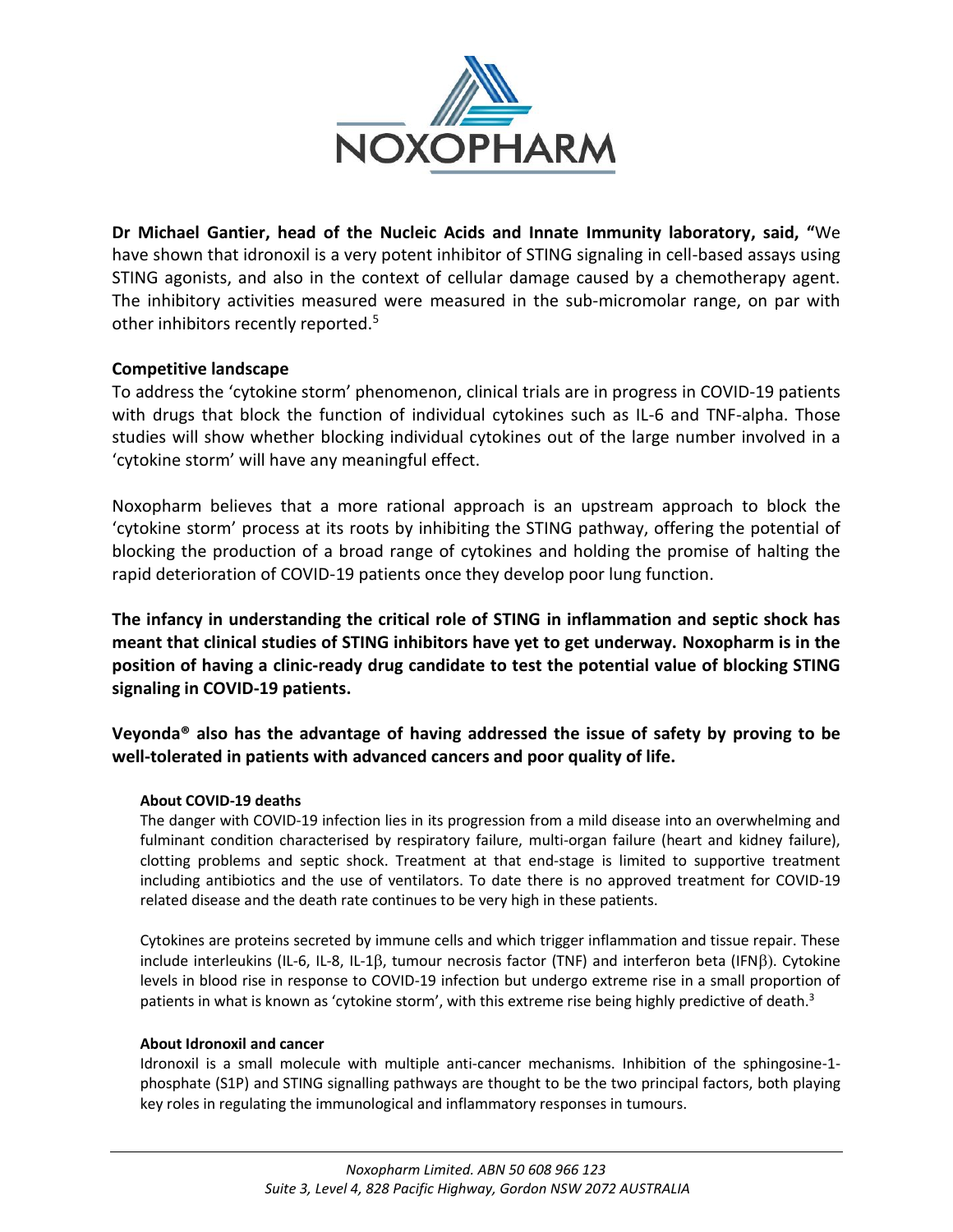

S1P is a key master driver of pro-survival mechanisms in all cells and is over-expressed in most tumour cells.<sup>6</sup> Idronoxil inhibits S1P production via inhibition of the ENOX2-sphingosine kinase axis.

The STING signalling pathway can directly contribute to cancer development and metastasis by initiating pro-tumorigenic inflammation.7-10

## **About Noxopharm**

Noxopharm is a clinical-stage Australian oncology drug development company with offices in Sydney and New York. The Company has a primary focus on the development of Veyonda® and is the major shareholder in the non-oncology drug development company, Nyrada Inc. (ASX:NYR).

www.noxopharm.com

#### References:

1. Mehta P et al (2020). COVID-19: consider cytokine storm syndromes and immunosuppression. Lancet, 395(10229):1033- 1034. https://doi.org/10.1016/S0140-6736(20)30628-0. https://pubmed.ncbi.nlm.nih.gov/32192578 2. Zhang et al (2020). TMEM173 Drives Lethal Coagulation in Sepsis. Cell host and Microbe, 27(4): 556-570. https://doi.org/10.1016/j.chom.2020.02.004.<https://www.ncbi.nlm.nih.gov/pubmed/32142632> 3. Zhou et al. (2020). Clinical course and risk factors for mortality of patients with COVID-19 in Wuhan, China: a retrospective cohort study. Lancet, 395(10229):1054–1062. https://doi.org/10.1016/ S0140-6736(20)30566-3. https://www.ncbi.nlm.nih.gov/pubmed/32171076 4. Benmerzoug et al (2019). Self-DNA sensing in lung inflammatory diseases. Trends in Immunology, 40 (8). https://doi.org/10.1016/j.it.2019.06.001[. https://www.ncbi.nlm.nih.gov/pubmed/31262653](https://www.ncbi.nlm.nih.gov/pubmed/31262653) 5. Ogretme B. (2018). Sphingolipid metabolism in cancer signalling and therapy. Nat Rev Cancer (1): 33–50. https://doi.org/10.1038/nrc.2017.96. <https://www.ncbi.nlm.nih.gov/pubmed/29147025> 6. Haag SM et al. (2018). Targeting STING with covalent small-molecule inhibitors. Nature. 559(7713): 269–273. doi:10.1038/s41586-018-0287-8. https://pubmed.ncbi.nlm.nih.gov/29973723/ 7. Barber GN (2015). STING: infection, inflammation and cancer. Nat Rev Immunol., 15(12): 760–770. doi:10.1038/nri3921. [https://www.ncbi.nlm.nih.gov/pmc/articles/PMC5004891/](https://www.ncbi.nlm.nih.gov/pmc/articles/PMC5004891) 8. Ahn J et al (2014). Inflammation-driven carcinogenesis is mediated through STING. Nat Commun., 5:5166. doi:10.1038/ncomms6166.<https://www.ncbi.nlm.nih.gov/pmc/articles/PMC4998973/> 9. Bakhoum et al (2018). Chromosomal Instability Drives Metastasis Through a Cytosolic DNA Response. Nature, 553(7689):467-472. doi: 10.1038/nature25432. <https://pubmed.ncbi.nlm.nih.gov/29342134/> 10. Chen et al (2019). Carcinoma-astrocyte Gap Junctions Promote Brain Metastasis by cGAMP Transfer. Nature, 533(7604):493-498. doi: 10.1038/nature18268. <https://pubmed.ncbi.nlm.nih.gov/27225120/>

**Investor & Corporate enquiries: Company Secretary:**  Prue Kelly **David Franks** M: 0459 022 445 T: +61 2 8072 1400 E: [info@noxopharm.com](mailto:info@noxopharm.com) E: [David.Franks@automicgroup.com.au](mailto:David.Franks@automicgroup.com.au)

## **Media enquiries:**

Catherine Strong Citadel-MAGNUS T: 02 8234 0111 E: [cstrong@citadelmagnus.com](mailto:cstrong@citadelmagnus.com)